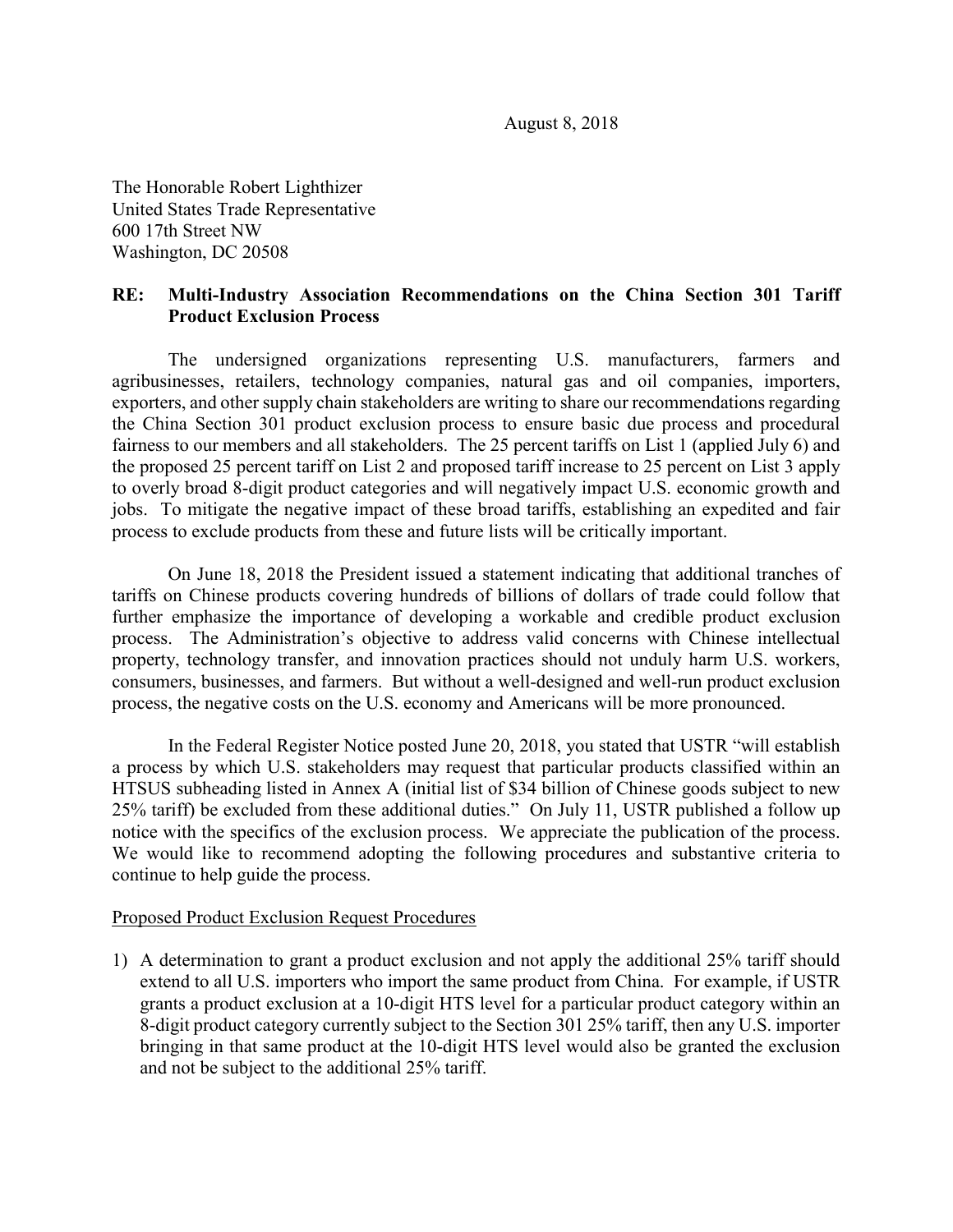- 2) A determination to grant a product exclusion and not apply the additional 25% tariff to a specific product should not be time-limited but continue through the duration of the China Section 301 tariff process, i.e., valid from July 6, 2018 until Section 301 tariffs are no longer levied.
- 3) A determination to grant a product exclusion should retroactively grant tariff relief as of the date that the tariffs were applied on July 6, 2018. Customs and Border Protection (CBP) should issue guidance to allow importers to file a request with CBP to receive refunds of tariffs paid on those products excluded from the 25% tariff effective the date of the earliest submission filed.
- 4) Applicants may file one submission covering multiple 10-digit HTS product lines that fall within one 8-digit HTS product category now subject to the new 25% tariff to minimize duplication of product exclusion requests as well as expedite and streamline the review process.
- 5) USTR should consolidate applications for product exclusions for the same product into one review and case file. The issuance of a final determination should resolve all pending related applications. Any tariff relief granted should apply retroactively to the date the tariffs were applied on July 6.
- 6) Applicants can provide evidence of existing contracts and receive retroactive and prospective exemption from the additional 25% tariff through the term of the contract.
- 7) Sensitive business information and trade secrets should be protected, and applicants will be provided notice of process to protect confidentiality of information shared.
- 8) Establish dedicated website to process product exclusion requests and to provide applicants with timely updates on the status of their application and the review process. Expeditiously post notifications on the website of application filings, opposition filings, and final determinations.
- 9) Establish procedures to ensure USTR and agency staff reviewing product exclusion requests and opposition filing apply common criteria consistently and that internal recommendations are reviewed to ensure consistency and procedural fairness prior to final determinations being made.
- 10) Publish an "FAQ" page clarifying the exclusion request process in plain language, including who must file, what should be included in supplemental materials, how to protect sensitive information and trade secrets, and differences with the separate Section 232 steel and aluminum tariff process.
- 11) Provide notice to product exclusion applicants of any opposition submissions, and also share information about who filed the opposition and what basis they provided to oppose the product exclusion request. Provide the product exclusion applicant sufficient time to respond to the opposition filing before a final determination is reached.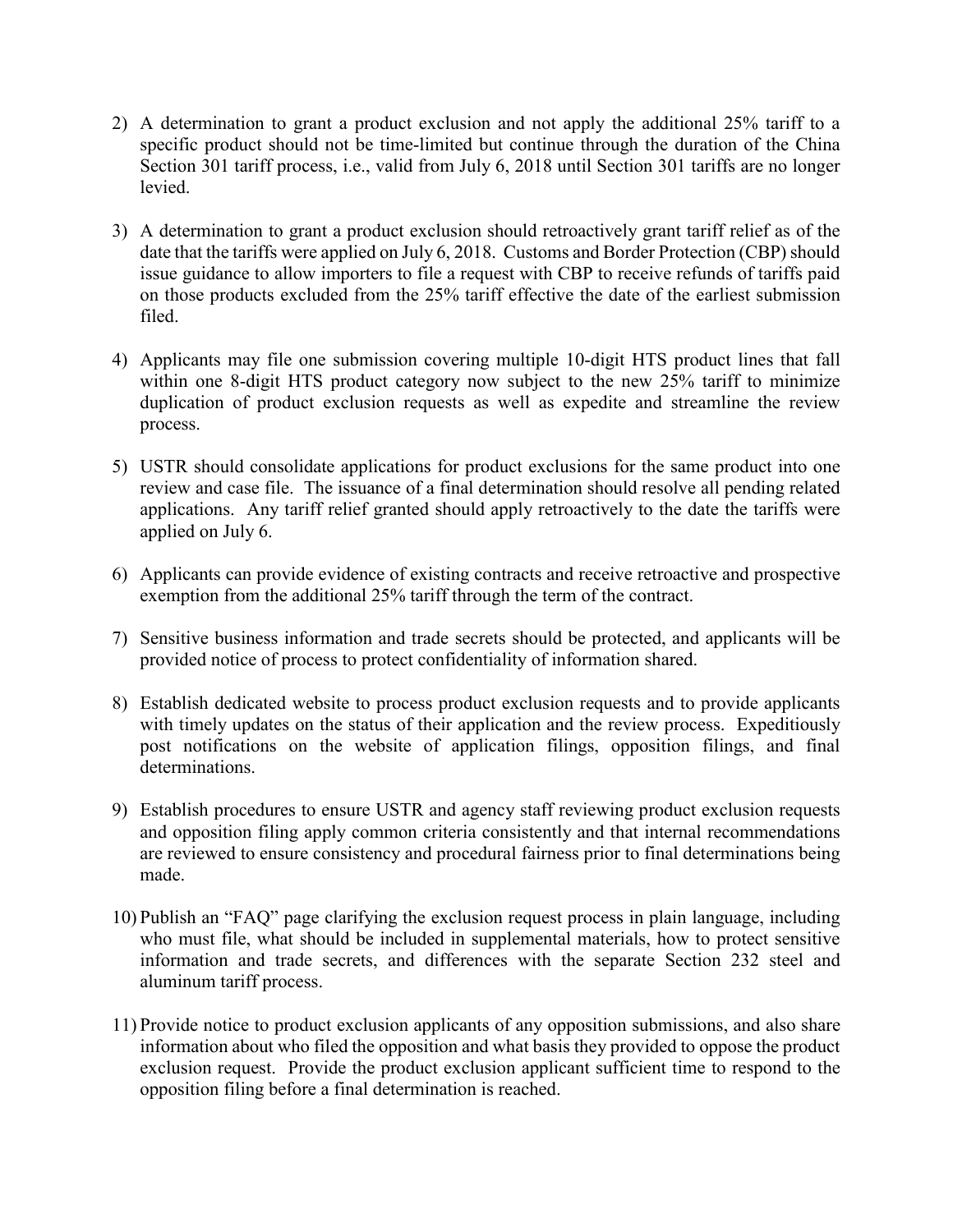- 12) Define, per the proposed criteria below, and make public the substantive criteria that USTR will use to evaluate product exclusion requests.
- 13) Provide companies comprehensive and timely explanations, according the substantive criteria below, regarding the basis for USTR ruling on product exclusion requests.

## Proposed Substantive Criteria to Evaluate Product Exclusion Requests

- 1) Availability of the product outside China at a cost-competitive price at commercial scale.
- 2) Ability of alternative countries and suppliers to meet U.S. companies' own exact quality or performance standards and/or U.S. government safety, consumer protection, environmental, and other compliance standards, deferring to a companies' own quality or performance standards when those exceed regulatory or industry approved standards.
- 3) Availability of customized made-to-order products outside of China.
- 4) Impact of additional 25% tariff on seasonal goods already en route to United States.
- 5) Impact on U.S. manufacturers and farmers that rely upon those products as inputs subject to the additional 25% tariff.
- 6) Impact on the U.S. consumer of the additional 25% tariff on the product.
- 7) Nexus to sectors identified in the China Made in 2025 plan and other strategic sectors.
- 8) Net impact on U.S. economy, U.S. jobs, and U.S. downstream users of the additional 25% tariff on the product.
- 9) Date of a company's binding "signed purchase order" to procure products from a supplier in China: granting relief when this date pre-dates the implementation of Section 301 tariffs on July 6, 2018.
- 10) Objections automatically granting relief to petitions to which there are no objections or no objections based on the criteria above.
- 11) Exclude all listed goods as U.S. origin when manufactured and substantially-transformed into a different product in a U.S. foreign-trade zone (FTZ).

As evidenced by the confusion, delays, and consternation that have arisen from the Section 232 steel and aluminum product exclusion process run by the Department of Commerce, we request that you consider and adopt our procedural and substantive criteria recommendations for the China Section 301 product exclusion process to avoid similar problems. The Administration should ensure a workable process to reduce the negative impacts of the new China Section 301 tariffs on U.S. workers, farmers, businesses, and consumers. We believe we have a shared interest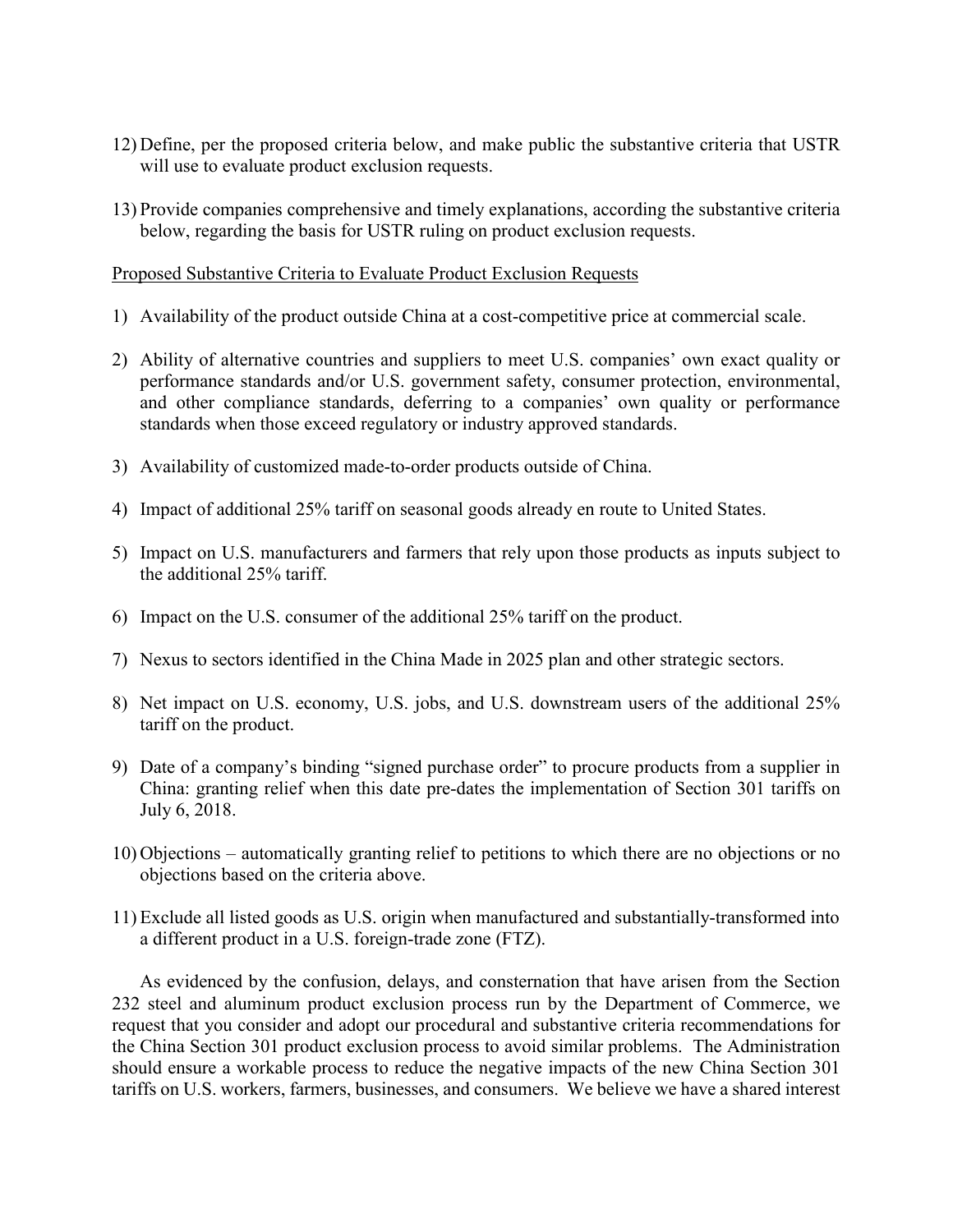to expedite and consolidate product exclusion request reviews, consideration, and final determinations and to ensure fair and transparent outcomes.

Thank you for your consideration of our recommendations.

Sincerely,

Accessories Council Agriculture Transportation Coalition (AgTC) American Apparel & Footwear Association American Association of Exporters and Importers American Bakers Association American Beverage Association American Chemistry Council American Coatings Association American Down and Feather Council American Import Shippers Association (AISA) American Lighting Association American Petroleum Institute American Pyrotechnics Association American Rental Association Association of Home Appliance Manufacturers Association For Creative Industries (AFCI) Association for Print Technologies Auto Care Association Coalition of New England Companies for Trade (CONECT) Computer & Communications Industry Association Consumer Technology Association Council of Fashion Designers of America (CFDA) Fashion Accessories Shippers Association (FASA) Fashion Jewelry and Accessories Trade Association (FJATA) Footwear Distributors & Retailers of America (FDRA) Foreign Trade Association (FTA) Fuel Cell and Hydrogen Energy Association Grocery Manufacturers Association Halloween Industry Association (HIA) Hardwood Federation Home Fashion Products Association International Bottled Water Association (IBWA) International Foodservice Distributors Association International Housewares Association International Wood Products Association Internet Association Juice Products Association Juvenile Products Manufacturers Association Methanol Institute